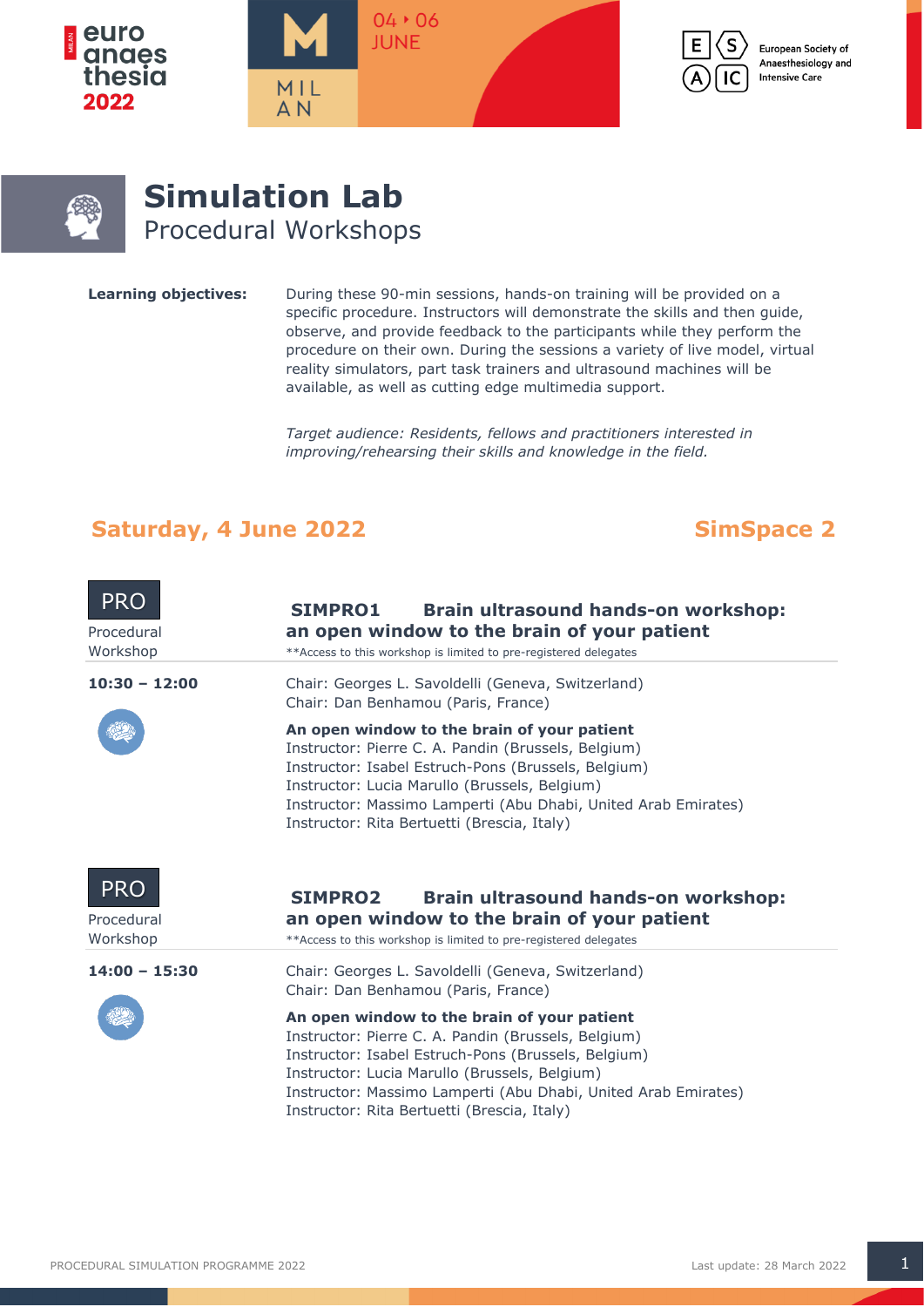



European Society of Anaesthesiology and **Intensive Care** 

# **Sunday, June 5, 2022**

# **SimSpace 2**<br>Blue 2

| <b>PRO</b><br>Procedural<br>Workshop | Monitoring to guide intra-operative fluid<br><b>SIMPRO4</b><br>titration<br>** Access to this workshop is limited to pre-registered delegates                                                                                                                                                                                                                                                                           |
|--------------------------------------|-------------------------------------------------------------------------------------------------------------------------------------------------------------------------------------------------------------------------------------------------------------------------------------------------------------------------------------------------------------------------------------------------------------------------|
| $08:30 - 10:00$                      | Chair: Georges L. Savoldelli (Geneva, Switzerland)<br>Chair: Dan Benhamou (Paris, France)                                                                                                                                                                                                                                                                                                                               |
|                                      | Monitoring to guide intra-operative fluid titration<br>Instructor: Bernard Cholley (Paris, France)<br>Instructor: Fernando Clau-Terré (Barcelona, Spain)<br>Instructor: Etienne Gayat (Paris, France)<br>Instructor: Bernd Saugel (Hamburg, Germany)                                                                                                                                                                    |
| <b>PRO</b><br>Procedural<br>Workshop | <b>SIMPRO5</b><br>Monitoring to guide intra-operative fluid<br>titration<br>** Access to this workshop is limited to pre-registered delegates                                                                                                                                                                                                                                                                           |
| $10:30 - 12:00$                      | Chair: Georges L. Savoldelli (Geneva, Switzerland)<br>Chair: Dan Benhamou (Paris, France)                                                                                                                                                                                                                                                                                                                               |
|                                      | Monitoring to guide intra-operative fluid titration<br>Instructor: Bernard Cholley (Paris, France)<br>Instructor: Fernando Clau-Terré (Barcelona, Spain)<br>Instructor: Etienne Gayat (Paris, France)<br>Instructor: Alexandre Joosten (Villejuif, France)                                                                                                                                                              |
| <b>PRO</b><br>Procedural<br>Workshop | <b>SIMPRO6</b><br><b>Emergency front of neck access,</b><br>airway ultrasound and fibreoptic bronchoscopy<br>** Access to this workshop is limited to pre-registered delegates                                                                                                                                                                                                                                          |
| $14:00 - 15:30$                      | Chair: Georges L. Savoldelli (Geneva, Switzerland)<br>Chair: Dan Benhamou (Paris, France)                                                                                                                                                                                                                                                                                                                               |
|                                      | Emergency front of neck access, airway ultrasound and fibreoptic<br>bronchoscopy<br>Instructor: Kemal Tolga Saraçoğlu (Istanbul, Turkey)<br>Instructor: Massimiliano Sorbello (Catania, Italy)<br>Instructor: Gabriele Casso (Lugano, Switzerland)<br>Instructor: Patrick Schoettker (Lausanne, Switzerland)<br>Instructor: Stefano Falcetta (Ancona, Italy)<br>Instructor: Georges L. Savoldelli (Geneva, Switzerland) |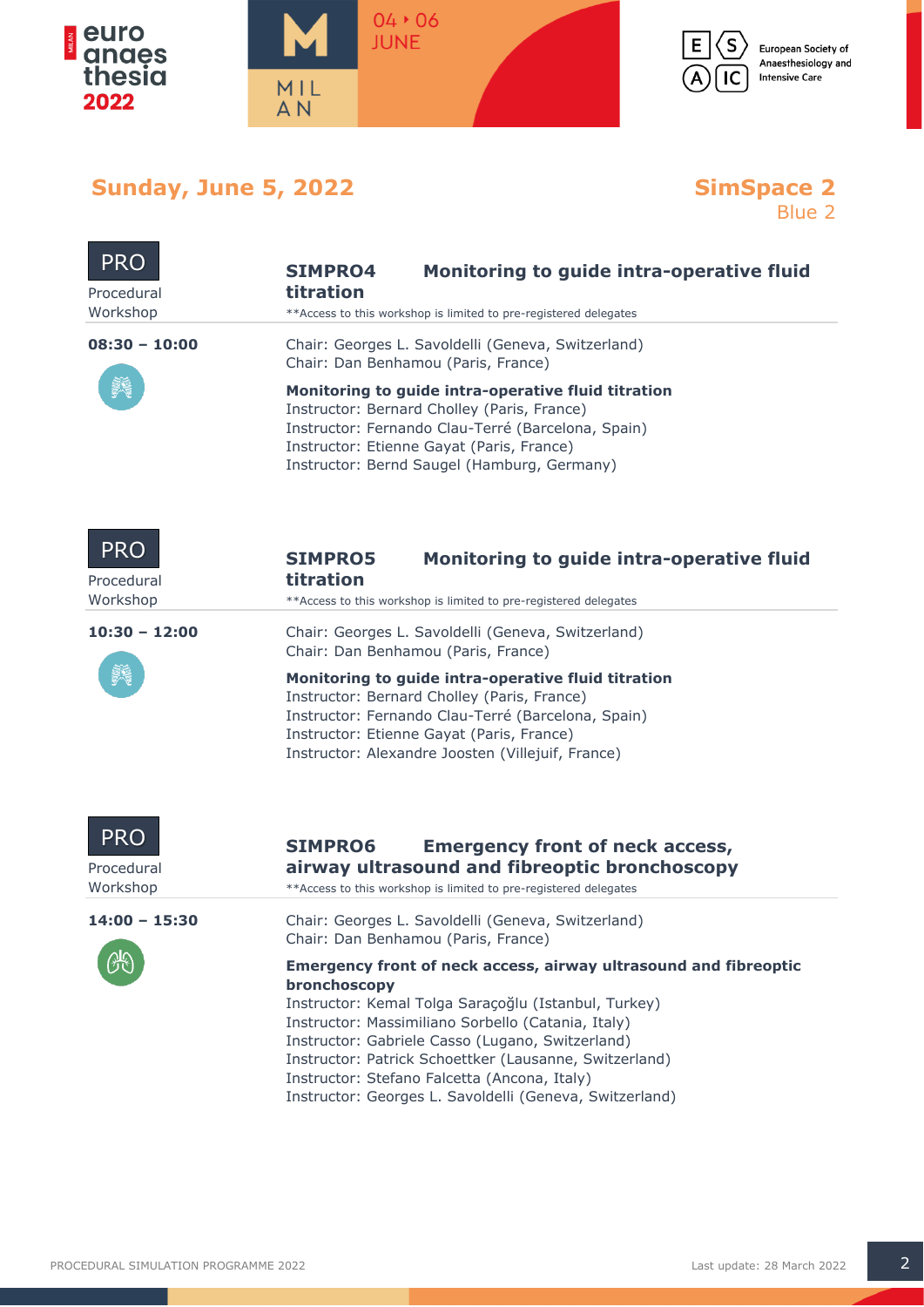







### **SIMPRO7 Emergency front of neck access,** Procedural **airway ultrasound and fibreoptic bronchoscopy**

Workshop \*\*\*
Access to this workshop is limited to pre-registered delegates

**16:00 – 17:30** Chair: Georges L. Savoldelli (Geneva, Switzerland) Chair: Dan Benhamou (Paris, France)



PRO

| Crique Dall Definantiou (Faris, Flance)                                                 |  |  |
|-----------------------------------------------------------------------------------------|--|--|
| <b>Emergency front of neck access, airway ultrasound and fibreoptic</b><br>bronchoscopy |  |  |
| Instructor: Kemal Tolga Saraçoğlu (Istanbul, Turkey)                                    |  |  |
| Instructor: Massimiliano Sorbello (Catania, Italy)                                      |  |  |
| Instructor: Gabriele Casso (Lugano, Switzerland)                                        |  |  |
| Instructor: Patrick Schoettker (Lausanne, Switzerland)                                  |  |  |
| Instructor: Stefano Falcetta (Ancona, Italy)                                            |  |  |
| Instructor: Georges L. Savoldelli (Geneva, Switzerland)                                 |  |  |

# **Monday, 6 June 2022 SimSpace 2**





## **SIMPRO8 Emergency front of neck access,** Procedural **airway ultrasound and fibreoptic bronchoscopy**

Workshop \*\*\* Access to this workshop is limited to pre-registered delegates



**08:30 – 10:00** Chair: Georges L. Savoldelli (Geneva, Switzerland) Chair: Dan Benhamou (Paris, France)

#### **Instructors:**

Instructor: Kemal Tolga Saraçoğlu (Istanbul, Turkey) Instructor: Massimiliano Sorbello (Catania, Italy) Instructor: Gabriele Casso (Lugano, Switzerland) Instructor: Patrick Schoettker (Lausanne, Switzerland) Instructor: Stefano Falcetta (Ancona, Italy) Instructor: Georges L. Savoldelli (Geneva, Switzerland)